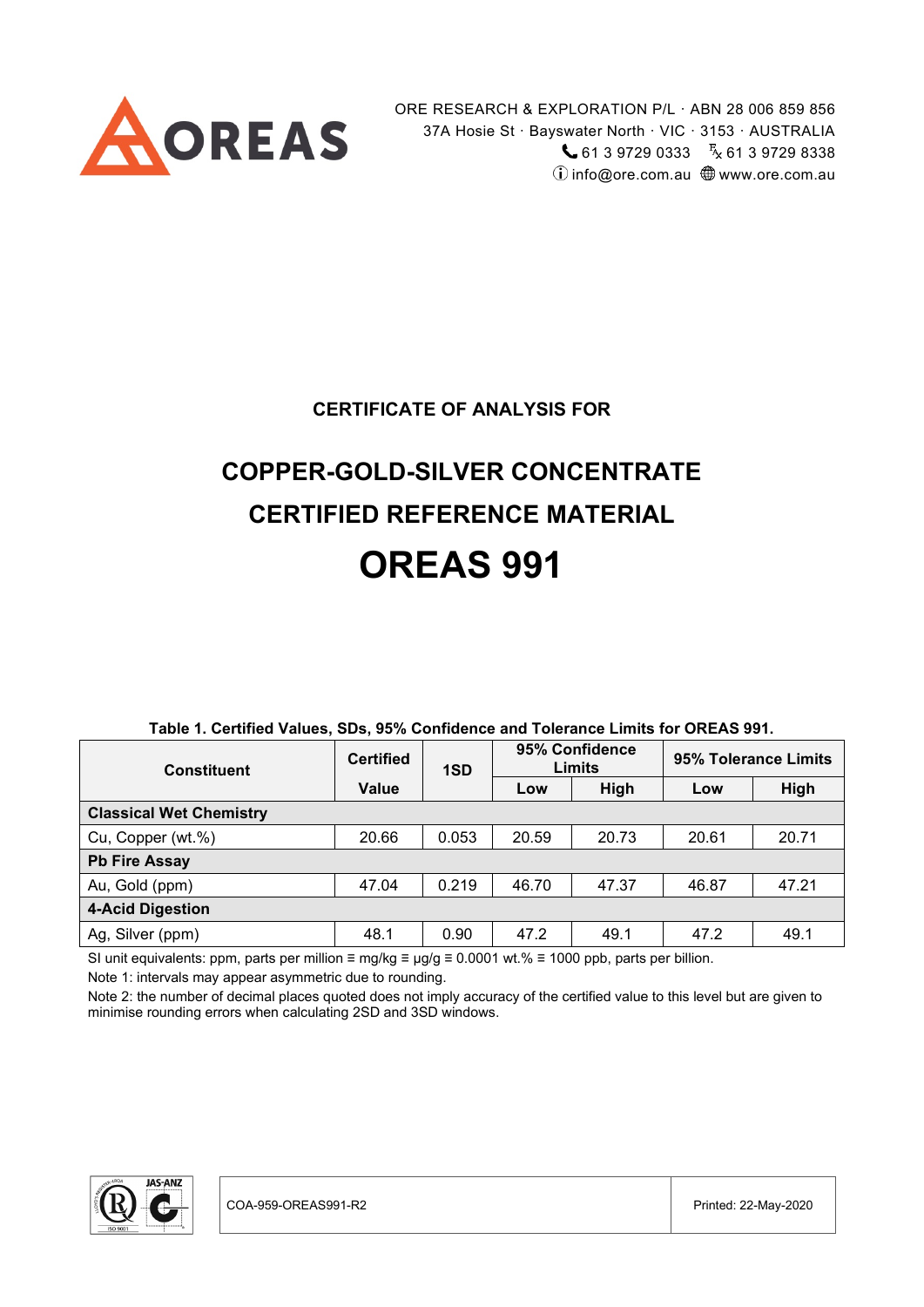| <b>Constituent</b>             | <b>Unit</b> | <b>Value</b> | <b>Constituent</b>             | <b>Unit</b> | <b>Value</b> | <b>Constituent</b>            | <b>Unit</b> | <b>Value</b> |
|--------------------------------|-------------|--------------|--------------------------------|-------------|--------------|-------------------------------|-------------|--------------|
| <b>Oxidising Fusion XRF</b>    |             |              |                                |             |              |                               |             |              |
| Al <sub>2</sub> O <sub>3</sub> | wt.%        | 3.63         | Fe <sub>2</sub> O <sub>3</sub> | wt.%        | 38.03        | SnO <sub>2</sub>              | ppm         | 12.7         |
| As                             | ppm         | 230          | K <sub>2</sub> O               | wt.%        | 0.988        | SO <sub>3</sub>               | $wt.$ %     | 72.56        |
| BaO                            | ppm         | 190          | MgO                            | wt.%        | 0.748        | SrO                           | ppm         | 266          |
| CaO                            | wt.%        | 1.45         | MnO                            | wt.%        | 0.015        | TiO <sub>2</sub>              | wt.%        | 0.178        |
| <b>CI</b>                      | ppm         | 10.0         | <b>NiO</b>                     | ppm         | 31.8         | V <sub>2</sub> O <sub>5</sub> | ppm         | 107          |
| CoO                            | ppm         | 153          | P <sub>2</sub> O <sub>5</sub>  | wt.%        | 0.074        | ZnO                           | ppm         | 436          |
| Cr <sub>2</sub> O <sub>3</sub> | ppm         | 36.5         | PbO                            | ppm         | 151          | ZrO <sub>2</sub>              | ppm         | 40.5         |
| CuO                            | wt.%        | 26.17        | SiO <sub>2</sub>               | wt.%        | 13.38        |                               |             |              |
| Thermogravimetry               |             |              |                                |             |              |                               |             |              |
| LOI <sup>1000</sup>            | wt.%        | 14.69        | $H2O-$                         | wt.%        | 0.528        |                               |             |              |
| <b>Laser Ablation ICP-MS</b>   |             |              |                                |             |              |                               |             |              |
| Ag                             | ppm         | 46.6         | Hf                             | ppb         | 1010         | Sn                            | ppm         | 1.30         |
| As                             | ppm         | 187          | Ho                             | ppb         | 205          | Sr                            | ppm         | 200          |
| Ba                             | ppm         | 159          | In                             | ppm         | 0.75         | Ta                            | ppb         | 115          |
| Be                             | ppm         | 0.40         | La                             | ppm         | 5.27         | Tb                            | ppb         | 175          |
| Bi                             | ppm         | 15.1         | Lu                             | ppb         | 95.0         | Te                            | ppm         | 13.5         |
| Cd                             | ppm         | 4.75         | Mo                             | ppm         | 445          | Th                            | ppm         | 1.85         |
| Ce                             | ppm         | 9.40         | <b>Nb</b>                      | ppm         | 2.06         | T <sub>l</sub>                | ppm         | 0.80         |
| Co                             | ppm         | 119          | Nd                             | ppm         | 4.58         | Tm                            | ppb         | 105          |
| Cr                             | ppm         | 30.0         | Ni                             | ppm         | 35.0         | U                             | ppm         | 1.04         |
| Cs                             | ppm         | 0.42         | Pb                             | wt.%        | 0.014        | $\vee$                        | ppm         | 56           |
| Cu                             | wt.%        | 21.25        | Pr                             | ppm         | 1.02         | W                             | ppm         | 3.70         |
| Dy                             | ppm         | 0.83         | <b>Rb</b>                      | ppm         | 17.0         | Y                             | ppm         | 5.87         |
| Er                             | ppm         | 0.66         | Re                             | ppb         | 980          | Yb                            | ppb         | 625          |
| Eu                             | ppb         | 295          | Sb                             | ppm         | 8.80         | Zn                            | ppm         | 290          |
| Ga                             | ppm         | 4.80         | Sc                             | ppm         | 4.90         | Zr                            | ppm         | 32.8         |
| Gd                             | ppm         | 1.18         | Se                             | ppm         | < 5          |                               |             |              |
| Ge                             | ppb         | 775          | Sm                             | ppm         | 1.30         |                               |             |              |
| <b>4-Acid Digestion</b>        |             |              |                                |             |              |                               |             |              |
| As                             | ppm         | 170          | Co                             | ppm         | 122          | Ni                            | ppm         | 32.0         |
| Bi                             | ppm         | < 50         | Fe                             | $wt.$ %     | 26.92        | Pb                            | ppm         | 123          |
| Ca                             | wt.%        | 1.08         | Mg                             | wt.%        | 0.495        | S                             | wt.%        | 30.77        |
| Cd                             | ppm         | < 10         | Mo                             | ppm         | 490          | Sb                            | ppm         | 80           |
| <b>Infrared Combustion</b>     |             |              |                                |             |              |                               |             |              |
| $\mathsf{C}$                   | $wt.$ %     | 0.160        | $\mathbf S$                    | wt.%        | 29.15        |                               |             |              |

**Table 2. Indicative Values for OREAS 991.**

SI unit equivalents: ppm, parts per million ≡ mg/kg ≡ µg/g ≡ 0.0001 wt.% ≡ 1000 ppb, parts per billion. Note: intervals may appear asymmetric due to rounding.

### **INTRODUCTION**

OREAS reference materials are intended to provide a low cost method of evaluating and improving the quality of analysis of geological samples. To the geologist they provide a means of implementing quality control in analytical data sets generated in exploration from the grass roots level through to prospect evaluation, and in grade control at mining

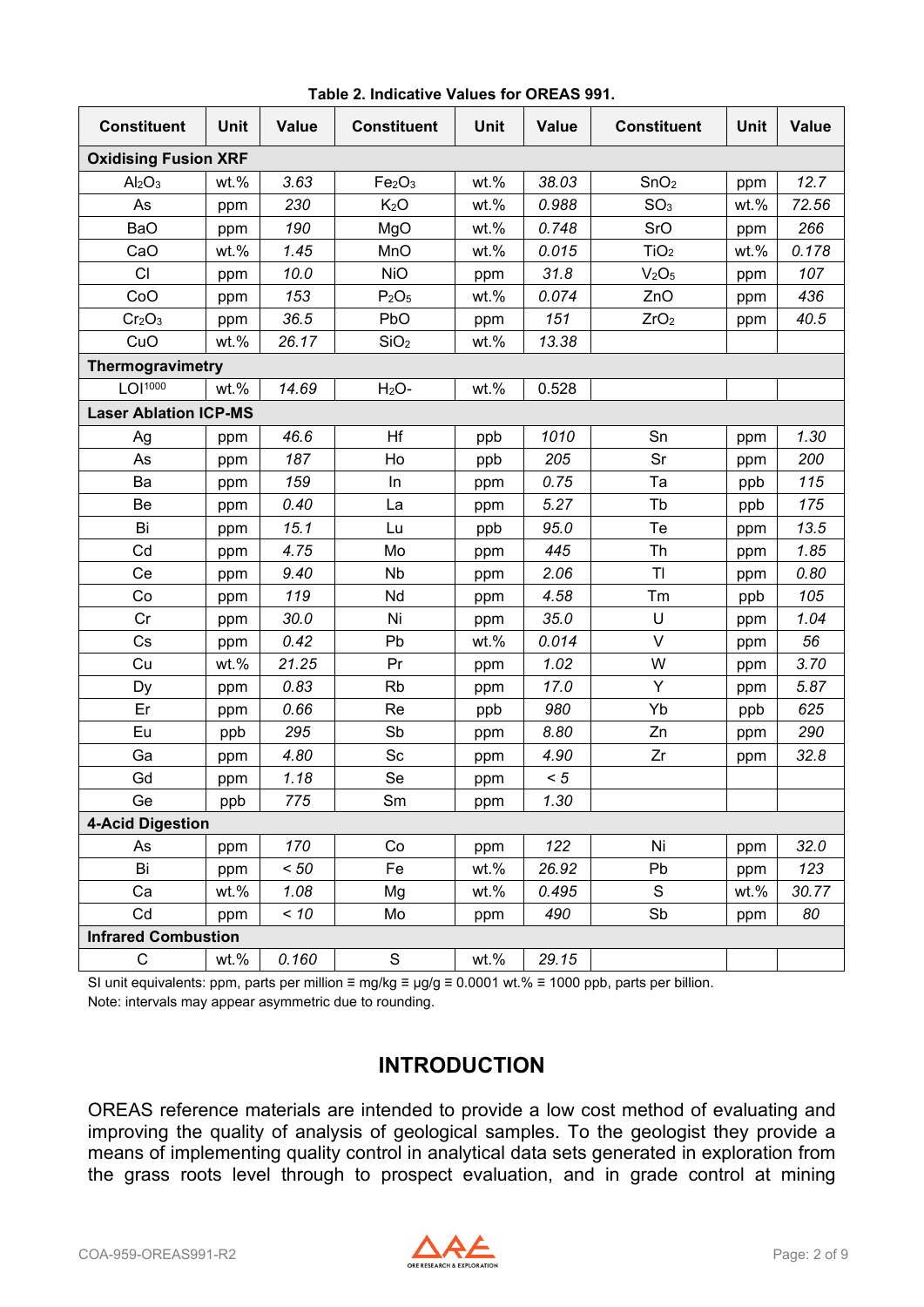operations. To the analyst they provide an effective means of calibrating analytical equipment, assessing new techniques and routinely monitoring in-house procedures.

OREAS reference materials enable users to successfully achieve process control of these tasks because the observed variance from repeated analysis has its origin almost exclusively in the analytical process rather than the reference material itself.

#### **SOURCE MATERIAL**

OREAS 991 is a matrix-matched certified reference material (MMCRM) prepared from copper-gold-silver concentrate samples supplied by Newcrest Mining Limited's Cadia Valley Operations near Orange, New South Wales, Australia.

### **COMMINUTION AND HOMOGENISATION PROCEDURES**

The material constituting OREAS 991 was prepared in the following manner:

- Drying under a nitrogen environment to constant mass at 105°C;
- Multi stage milling to 100% <30 microns;
- Homogenisation;
- Packaging in 50g units sealed under nitrogen into labelled laminated foil pouches.

### **ANALYTICAL PROGRAM**

Six umpire laboratories participated in the program to characterise copper, gold and silver (see Table 1). The following methods were employed:

- Copper via short iodide titration (4 labs) or electro-gravimetry (2 labs);
- Gold via reduced charge (10-15g) fire assay with gravimetric finish and full corrections for slag, cupel and silver losses (6 labs);
- Gold by reduced subsample INAA for homogeneity confirmation and evaluation (1 lab);
- Silver via the laboratory's preferred method. This included 4-acid digestion with AAS (3 labs) or ICP-OES finish (1 lab), 3-acid digestion with ICP-OES finish (1 lab) and fire assay with gravimetric finish (1 lab).

For the round robin program samples were taken at 10 predetermined sampling intervals immediately following homogenisation and are considered representative of the entire batch of OREAS 991. To evaluate batch to batch variation at individual laboratories, samples were submitted in four batches at weekly intervals. Each batch consisted of 4 x 50g samples selected in a manner to maximise representation of the 10 sampling intervals.

Laboratories were given strict pre-assay sample instructions relating to moisture correction. These instructions included:

• Equilibration of sample material to lab atmosphere for a minimum of 2 hours;

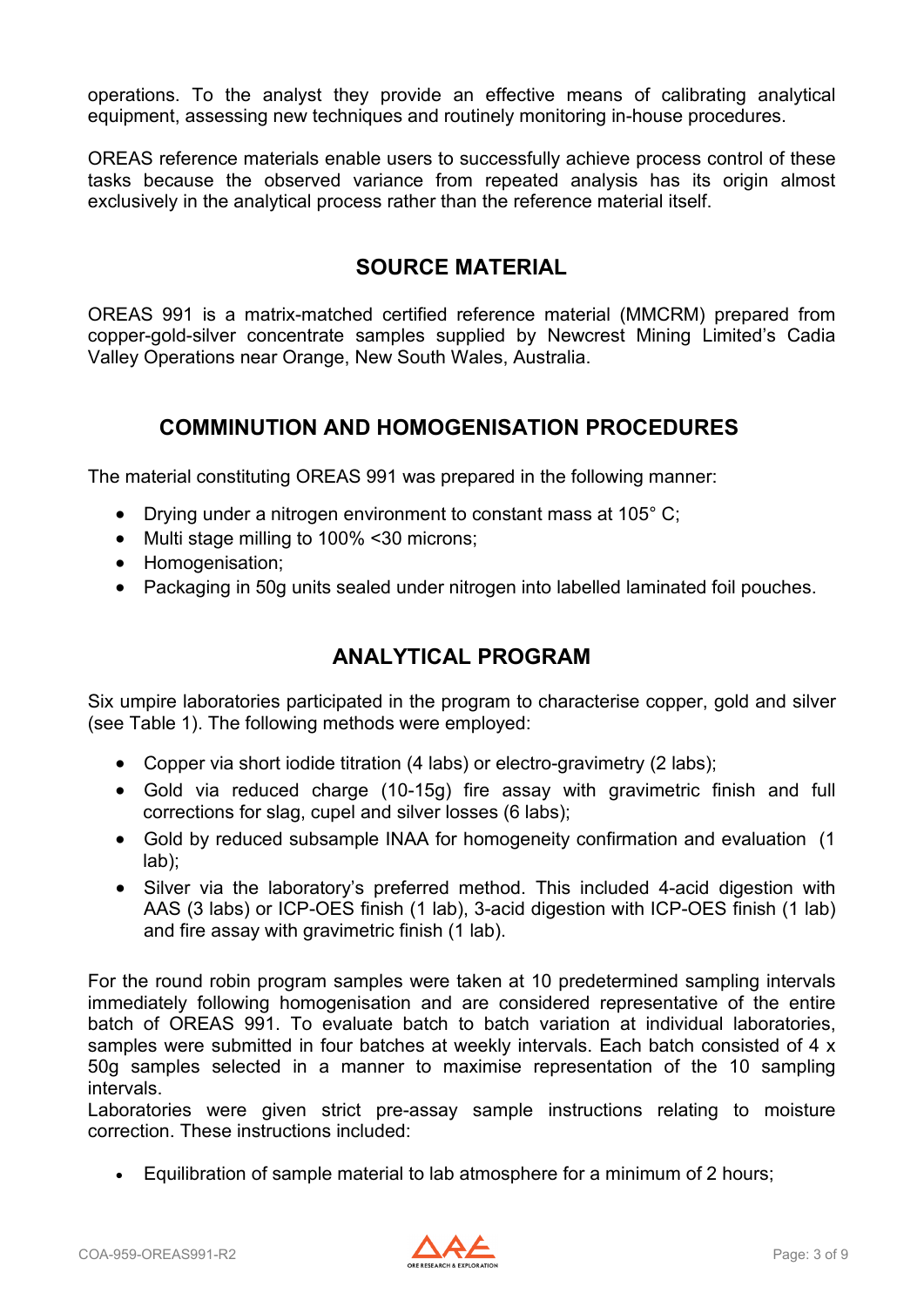• Hygroscopic moisture analysis at 105°C determined on a separate subsample and weighed for analysis at the same time as the sample aliquots for Au, Cu and Ag as per ISO 9599;

The laboratories were also requested to report metal concentrations on both a dry and moisture-bearing basis and include all results for moisture determinations. All certified values provided in this certificate are on dry basis. Table 1 presents these certified values together with their associated 1SD's, 95% confidence and tolerance limits. Table 2 shows the approximate major and trace element composition and Table 3 provides performance gate intervals for the certified values based on their 1SD's. Gold homogeneity has been evaluated and confirmed by INAA on twenty ~1.0 gram sample portions. Tabulated results of all elements (including Au INAA analyses) together with analytical method codes, uncorrected means, medians, standard deviations, relative standard deviations and per cent deviation of lab means from the corrected mean of means (PDM3) are presented in an Excel-compatible file for this CRM (**OREAS 991 DataPack-2.0.181213\_162305.xlsx**).

### **STATISTICAL ANALYSIS**

**Certified Values, Confidence Limits, Standard Deviations and Tolerance Limits** (Table 1) have been determined for each analyte following removal of individual, laboratory dataset (batch) and 3SD outliers (single iteration). For individual outliers within a batch the z-score test is used in combination with a second method that determines the per cent deviation of the individual value from the batch median. Outliers in general are selected on the basis of z-scores  $> 2.5$  and with per cent deviations (i)  $> 3$  and (ii) more than three times the average absolute per cent deviation for the batch. In certain instances statistician's prerogative has been employed in discriminating outliers. Each laboratory data set mean is tested for outlying status based on z-score discrimination and rejected if > 2.5. After individual and laboratory data set (batch) outliers have been eliminated a noniterative 3 standard deviation filter is applied, with those values lying outside this window also relegated to outlying status. For Tolerance Limits only individual outliers have been removed.

**Certified Values** are the means of accepted laboratory means after outlier filtering. The INAA data is omitted from determination of the certified value for Au and is used solely for the calculation of Tolerance Limits and homogeneity evaluation of OREAS 991.

**Indicative (uncertified) values** (Table 2) are provided for the major and trace elements determined by borate fusion XRF ( $Al_2O_3$  to TiO<sub>2</sub>), laser ablation with ICP-MS (Ag to Zr), LOI at 1000°C and C + S by infrared combustion furnace and are the means of duplicate assays from Bureau Veritas, Perth. Additional indicative values by other analytical methods are present where the number of laboratories reporting a particular analyte is insufficient (< 5) to support certification or where inter-laboratory consensus is poor.

**95% Confidence Limits** are inversely proportional to the number of participating laboratories and inter-laboratory agreement. It is a measure of the reliability of the certified value. A 95% confidence interval indicates a 95% probability that the true value of the analyte under consideration lies between the upper and lower limits. *95% Confidence Limits should not be used as control limits for laboratory performance.*

**Standard Deviation** values (1SDs) are reported in Table 1 and provide an indication of a level of performance that might reasonably be expected from a laboratory being monitored by

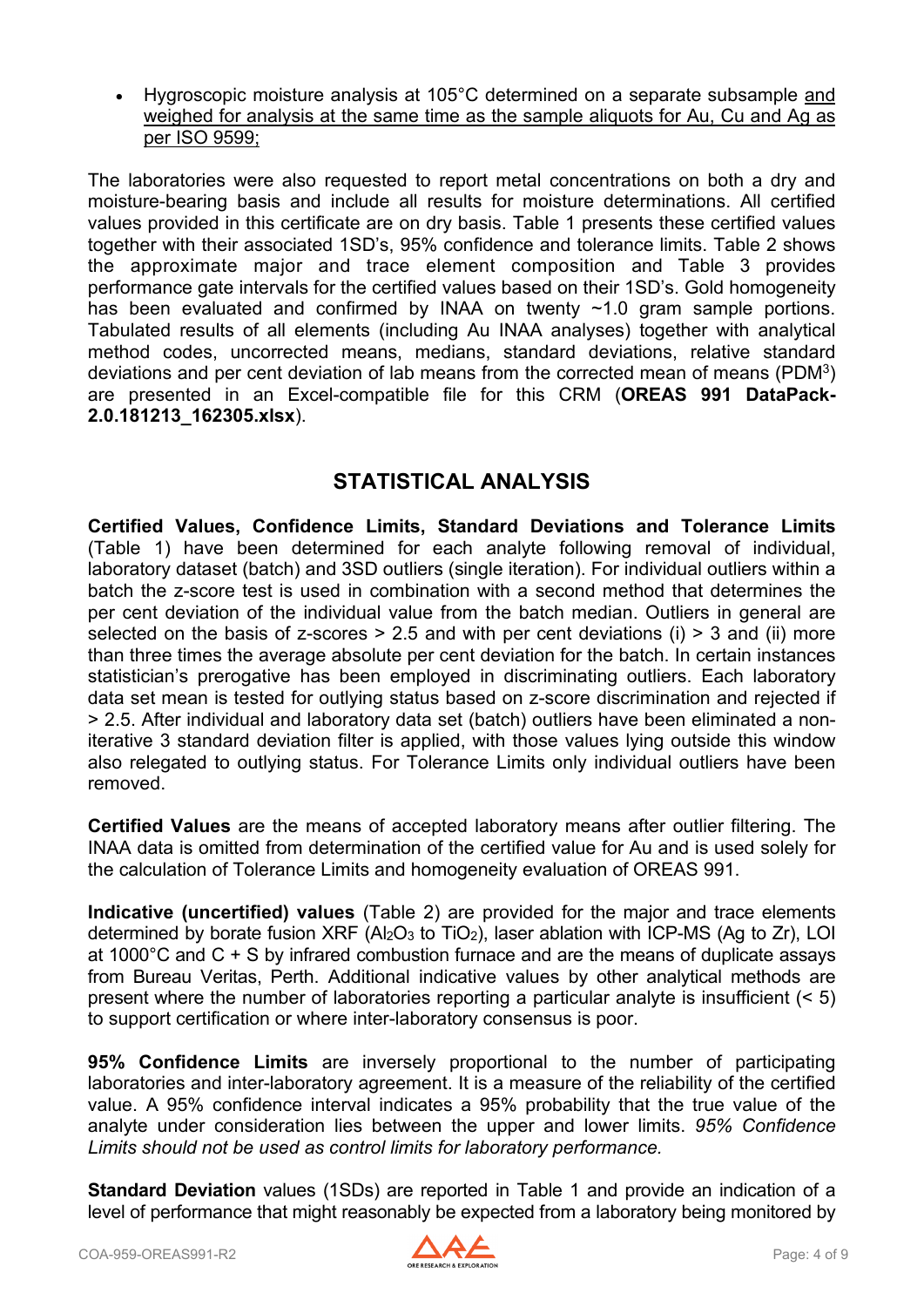this CRM in a QA/QC program. They take into account errors attributable to measurement uncertainty and CRM variability. For an effective CRM the contribution of the latter should be negligible in comparison to measurement errors. There are four sources of measurement error:

- within-laboratory within-batch variance or analytical precision (repeatability);
- within-laboratory between-batch variance (reproducibility);
- between-laboratory variance and
- CRM variability.

Performance gates (Table 3) have been calculated from the same filtered data set used to determine the certified value. These outliers can only be removed after the absolute homogeneity of the CRM has been independently established, i.e. the outliers must be confidently deemed to be analytical rather than arising from inhomogeneity of the CRM.

For routine submissions (assessing the data quality of a sample batch at one laboratory) the Within-Lab SD can be used as a guide to QC monitoring. Within-Lab SD's include precision errors and batch-to-batch variance but exclude between-laboratory variance. It is calculated from the square root of the average variance for *p* laboratories and is known as the pooled repeatability standard deviation (NIST/SEMATECH e-Handbook of Statistical Methods, 2012).

In QC monitoring performance gates are generally constructed for two and three standard deviations either side of the certified value. As a guide these intervals may be regarded as warning for an individual 2SD outlier, or rejection for multiple 2SD outliers or an individual 3SD outlier. Their precise application however, should always be at the discretion of the QC manager concerned. A second method utilises a ±5% error bar on the certified value as the window of acceptability.

Standard deviation is also shown in relative per cent for one, two and three relative standard deviations (1RSD, 2RSD and 3RSD) to facilitate an appreciation of the magnitude of these numbers and a comparison with the 5% window. Both methods should be used with caution when concentration levels approach lower limits of detection of the analytical methods employed, as performance gates calculated from standard deviations tend to be excessively wide whereas those determined by the 5% method are too narrow.

| Constituent                    | Certified |       | Absolute Standard Deviations |             |            |             | <b>Relative Standard Deviations</b> |       |       | 5% window |       |
|--------------------------------|-----------|-------|------------------------------|-------------|------------|-------------|-------------------------------------|-------|-------|-----------|-------|
|                                | Value     | 1SD   | 2SD<br>Low                   | 2SD<br>High | 3SD<br>Low | 3SD<br>High | 1RSD                                | 2RSD  | 3RSD  | Low       | High  |
| <b>Classical Wet Chemistry</b> |           |       |                              |             |            |             |                                     |       |       |           |       |
| Cu, wt.%                       | 20.66     | 0.053 | 20.56                        | 20.77       | 20.50      | 20.82       | 0.26%                               | 0.51% | 0.77% | 19.63     | 21.69 |
| <b>Pb Fire Assay</b>           |           |       |                              |             |            |             |                                     |       |       |           |       |
| Au, ppm                        | 47.04     | 0.219 | 46.60                        | 47.47       | 46.38      | 47.69       | 0.46%                               | 0.93% | 1.39% | 44.68     | 49.39 |
| 4-Acid Digestion               |           |       |                              |             |            |             |                                     |       |       |           |       |
| Ag, ppm                        | 48.1      | 0.90  | 46.3                         | 49.9        | 45.4       | 50.8        | 1.86%                               | 3.73% | 5.59% | 45.7      | 50.6  |

**Table 3. Within-Lab Performance Gates for OREAS 991**

SI unit equivalents: ppm, parts per million ≡ mg/kg ≡ µg/g ≡ 0.0001 wt.% ≡ 1000 ppb, parts per billion.

Note 1: intervals may appear asymmetric due to rounding.

Note 2: the number of decimal places quoted does not imply accuracy of the certified value to this level but are given to minimise rounding errors when calculating 2SD and 3SD windows.

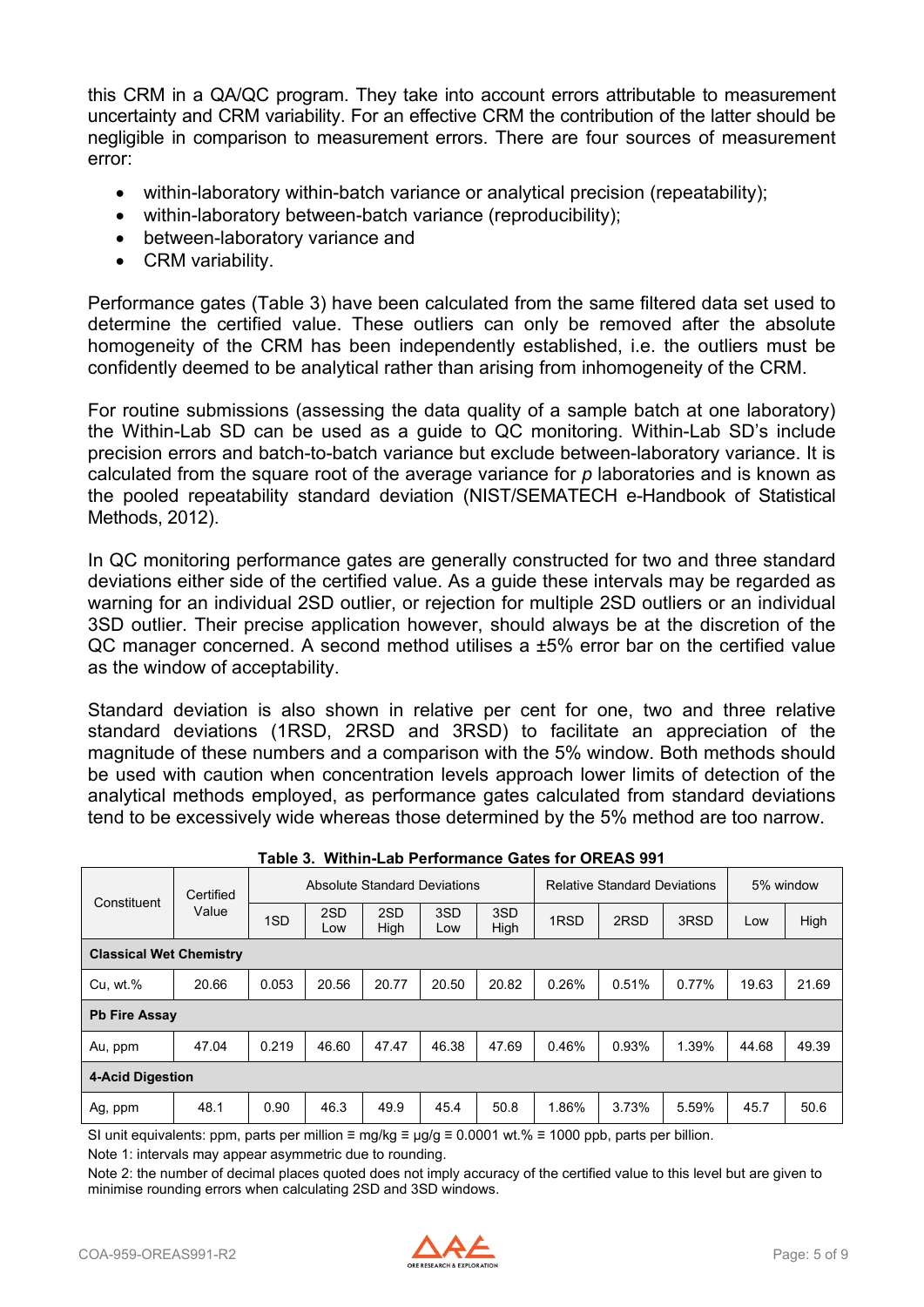**Tolerance Limits** (ISO Guide 3207) were determined using an analysis of precision errors method and are considered a conservative estimate of true homogeneity. The meaning of tolerance limits may be illustrated for copper where 99% of the time  $(1-\alpha=0.99)$  at least 95% of subsamples (ρ=0.95) will have concentrations lying between 20.61 and 20.71 wt.%. Put more precisely, this means that if the same number of subsamples were taken and analysed in the same manner repeatedly, 99% of the tolerance intervals so constructed would cover at least 95% of the total population, and 1% of the tolerance intervals would cover less than 95% of the total population (ISO Guide 35).

For gold the tolerance has been determined by INAA using the reduced analytical subsample method which utilises the known relationship between standard deviation and analytical subsample weight (Ingamells and Switzer, 1973). In this approach the latter parameter is substantially reduced to a point where most of the variability in replicate assays is due to inhomogeneity of the reference material and measurement error becomes negligible. In this instance a subsample weight of 1 gram was employed and the 1RSD of 0.592% (or 0.114% at a 15g charge weight) confirms the high level of gold homogeneity in OREAS 991.

Based on the statistical analysis of the results of the inter-laboratory certification program it can be concluded that OREAS 991 is fit-for-purpose as a certified reference material (see 'Intended Use' below).

## **PARTICIPATING LABORATORIES**

- 1. \*Activation Laboratories, Ancaster, ON, Canada
- 2. AH Knight, Merseyside, United Kingdom
- 3. Bureau Veritas (Ultra Trace) Geoanalytical, Perth, WA, Australia
- 4. Independent Assays Laboratory, Perth, WA, Australia
- 5. Inspectorate Int. Ltd., Witham, ESS, United Kingdom
- 6. \*\*Intertek Genalysis, Perth, WA, Australia
- 7. Ledoux & Company, Teaneck, NJ, United States of America
- 8. LSI, Rotterdam, Netherlands
- 9. Newcrest Services Laboratory, Orange, NSW, Australia

\*used only for Au homogeneity evaluation (see Tolerance Limits). \*\*used only for 4-acid digestion indicative values (see Table 2).

### **PREPARER AND SUPPLIER OF THE REFERENCE MATERIAL**

Reference material OREAS 991 has been prepared and certified by:



| Tel: | +613-9729 0333         |
|------|------------------------|
| Fax: | +613-9729 8338         |
|      | Web: www.ore.com.au    |
|      | Email: info@ore.com.au |
|      |                        |

It has been packaged in 50g units sealed under nitrogen into laminated foil pouches.

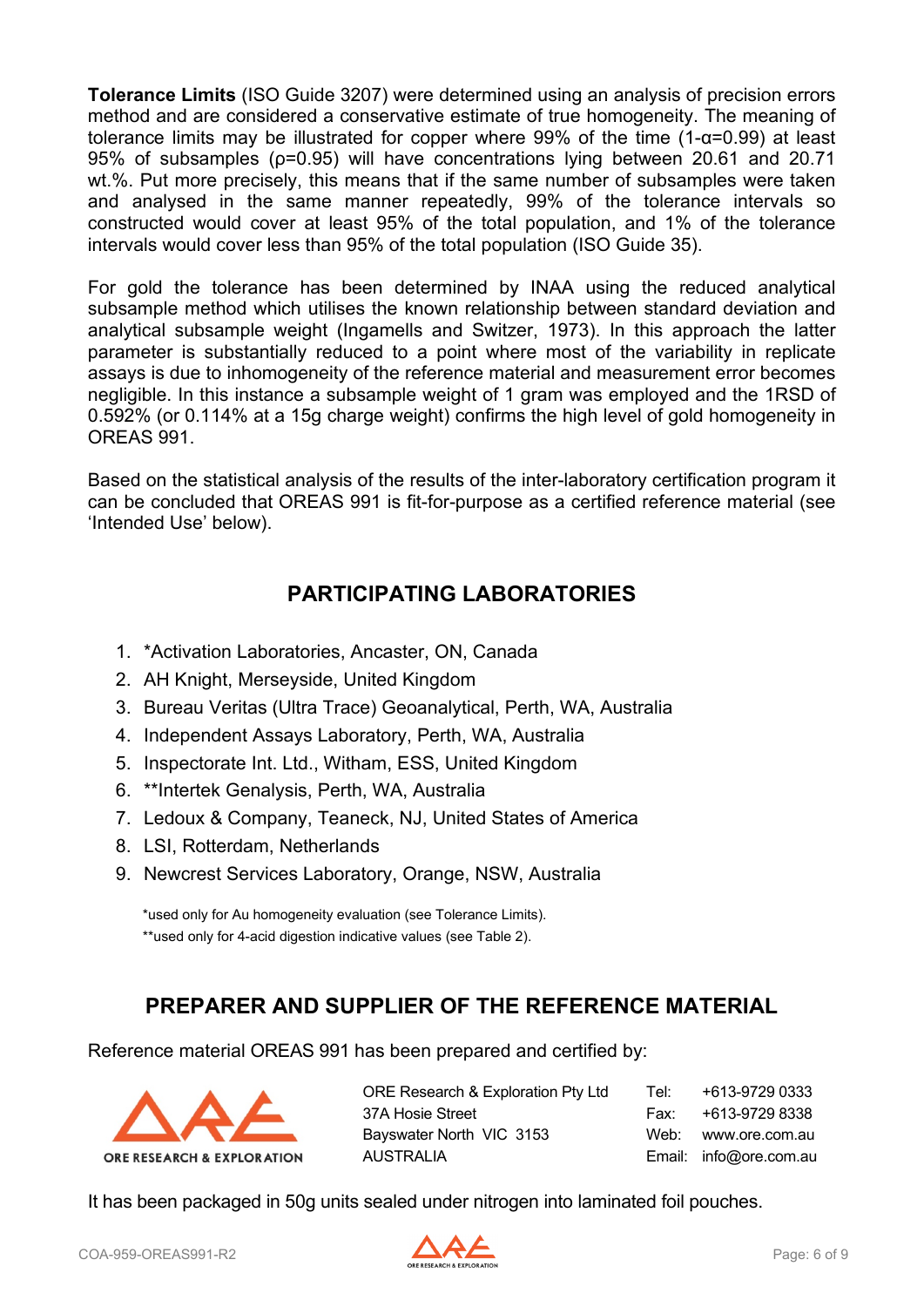### **INTENDED USE**

OREAS 991 is intended for the following uses:

- For the monitoring of laboratory performance in the analysis of Cu, Au and Ag in metallurgical plant concentrate samples;
- For the verification of analytical methods for Cu, Au and Ag;
- For the calibration of instruments used in the determination of the concentration of Cu, Au and Ag;
- For the preparation of internal reference materials of similar composition for Cu, Au and Ag.

### **STABILITY AND STORAGE INSTRUCTIONS**

OREAS 991 was prepared from concentrate samples supplied by Newcrest Mining Limited's Cadia Valley Operations near Orange, New South Wales. To ensure a long shelf life it has been sealed under nitrogen in robust laminated foil pouches. In its unopened state under normal conditions of storage it has a shelf life beyond five years.

#### **INSTRUCTIONS FOR CORRECT USE**

The certified values for OREAS 991 refer to the concentration levels of Cu, Au and Ag on a dry sample basis. All analyses were performed on the samples after equilibration with the laboratory atmosphere for a minimum of 2 hours and hygroscopic moisture analysis at 105°C determined on a separate subsample and weighed for analysis at the same time as the sample aliquots for Cu, Au and Ag as per ISO 9599. The data was then corrected to dry basis based on the moisture value. Moisture content varied amongst the labs from 0.36-0.63% with an average of 0.53% (excl. one lab which reported a mean of 0.85%).

#### **HANDLING INSTRUCTIONS**

Fine powders pose a risk to eyes and lungs and therefore standard precautions such as the use of safety glasses and dust masks are advised.

#### **METROLOGICAL TRACEABILITY**

The analytical samples were selected in a manner to represent the entire batch of prepared CRM. This 'representivity' was maintained in each submitted laboratory sample batch and ensures the user that the data is traceable from sample selection through to the analytical results that underlie the consensus values. Each analytical data set has been validated by its assayer through the inclusion of internal reference materials and QC checks during analysis.

The laboratories were chosen on the basis of their competence (from past performance in inter-laboratory programs undertaken by ORE Pty Ltd) for a particular analytical method, analyte or analyte suite, and sample matrix. Most of these laboratories have and maintain ISO 17025 accreditation. The certified values presented in this report are calculated from the means of accepted data following robust statistical treatment as detailed in this report.

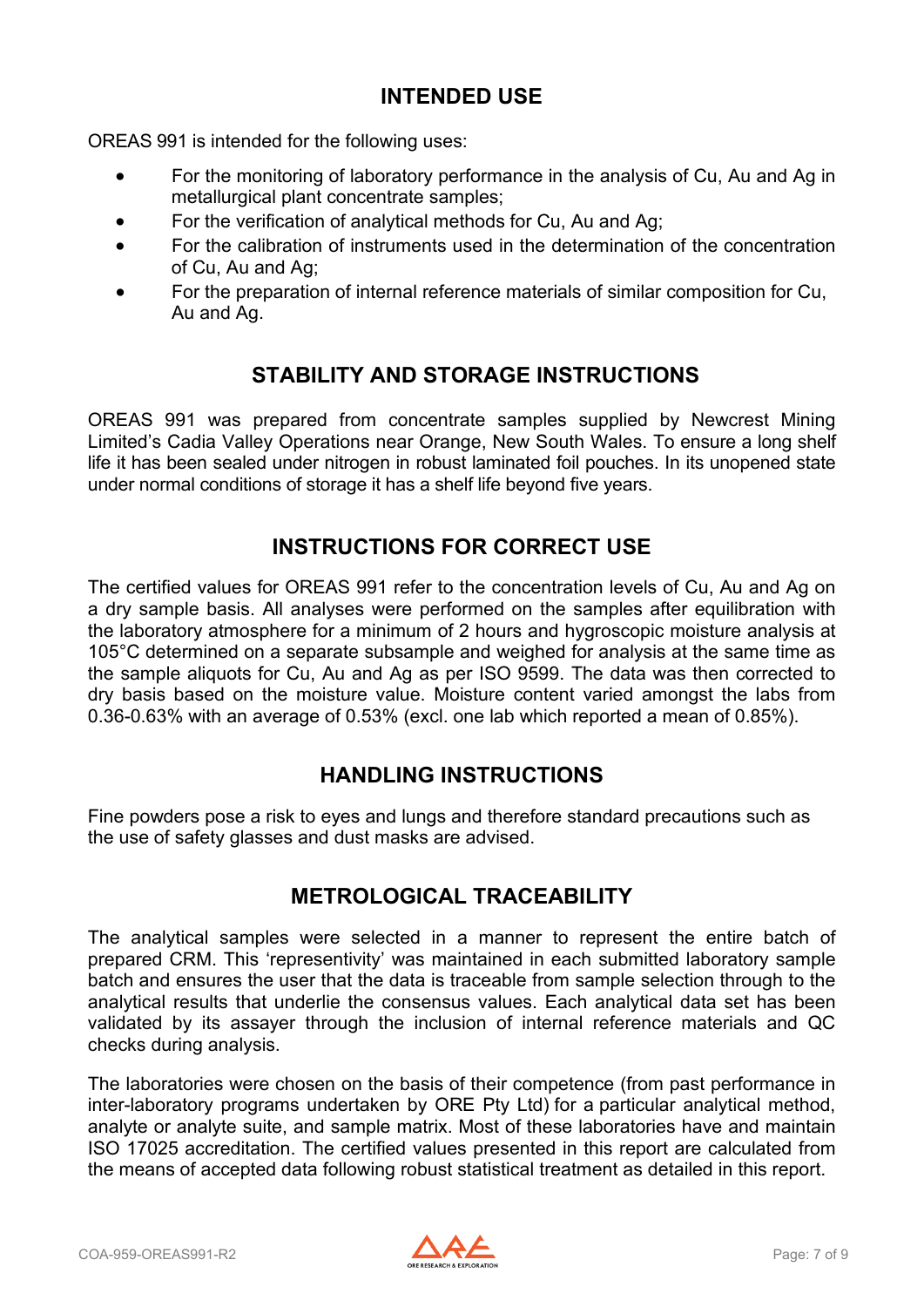Guide ISO/TR 16476:2016, section 5.3.1 describes metrological traceability in reference materials as it pertains to the transformation of the measurand. In this section it states, *"Although the determination of the property value itself can be made traceable to appropriate units through, for example, calibration of the measurement equipment used, steps like the transformation of the sample from one physical (chemical) state to another cannot. Such transformations may only be compared with a reference (when available), or among themselves. For some transformations, reference methods have been defined and may be used in certification projects to evaluate the uncertainty associated with such a transformation. In other cases, only a comparison among different laboratories using the same method is possible. In this case, certification takes place on the basis of agreement among independent measurement results (see ISO Guide 35:2006, Clause 10)."*

#### **COMMUTABILITY**

The measurements of the results that underlie the certified values contained in this report were undertaken by methods involving pre-treatment (digestion/fusion) of the sample. This served to reduce the sample to a simple and well understood form permitting calibration using simple solutions of the CRM. Due to these methods being well understood and highly effective, commutability is not an issue for this CRM. All OREAS CRMs are sourced from natural ore minerals meaning they will display similar behaviour as routine 'field' samples in the relevant measurement process. Care should be taken to ensure 'matrix matching' as close as practically achievable. The matrix and mineralisation style of the CRM is described in the 'Source Material' section and users should select appropriate CRMs matching these attributes to their field samples.

### **LEGAL NOTICE**

Ore Research & Exploration Pty Ltd has prepared and statistically evaluated the property values of this reference material to the best of its ability. The Purchaser by receipt hereof releases and indemnifies Ore Research & Exploration Pty Ltd from and against all liability and costs arising from the use of this material and information.

### **DOCUMENT HISTORY**

| <b>Revision</b><br><b>No</b> | <b>Date</b>                | <b>Changes applied</b>                                                  |
|------------------------------|----------------------------|-------------------------------------------------------------------------|
| 2                            | 22 <sup>nd</sup> May, 2020 | Revised SD's in Tables 1 and 3 to match DataPack-2.0.181213 162305.xlsx |
|                              | 3 <sup>rd</sup> Sep, 2018  | Added major and trace element characterisation.                         |
| 0                            | 7 <sup>th</sup> Aug, 2012  | First publication.                                                      |

# **QMS ACCREDITED**

ORE Pty Ltd is accredited to ISO 9001:2015 by Lloyd's Register Quality Assurance Ltd for its quality management system including development, manufacturing, certification and supply of CRMs.